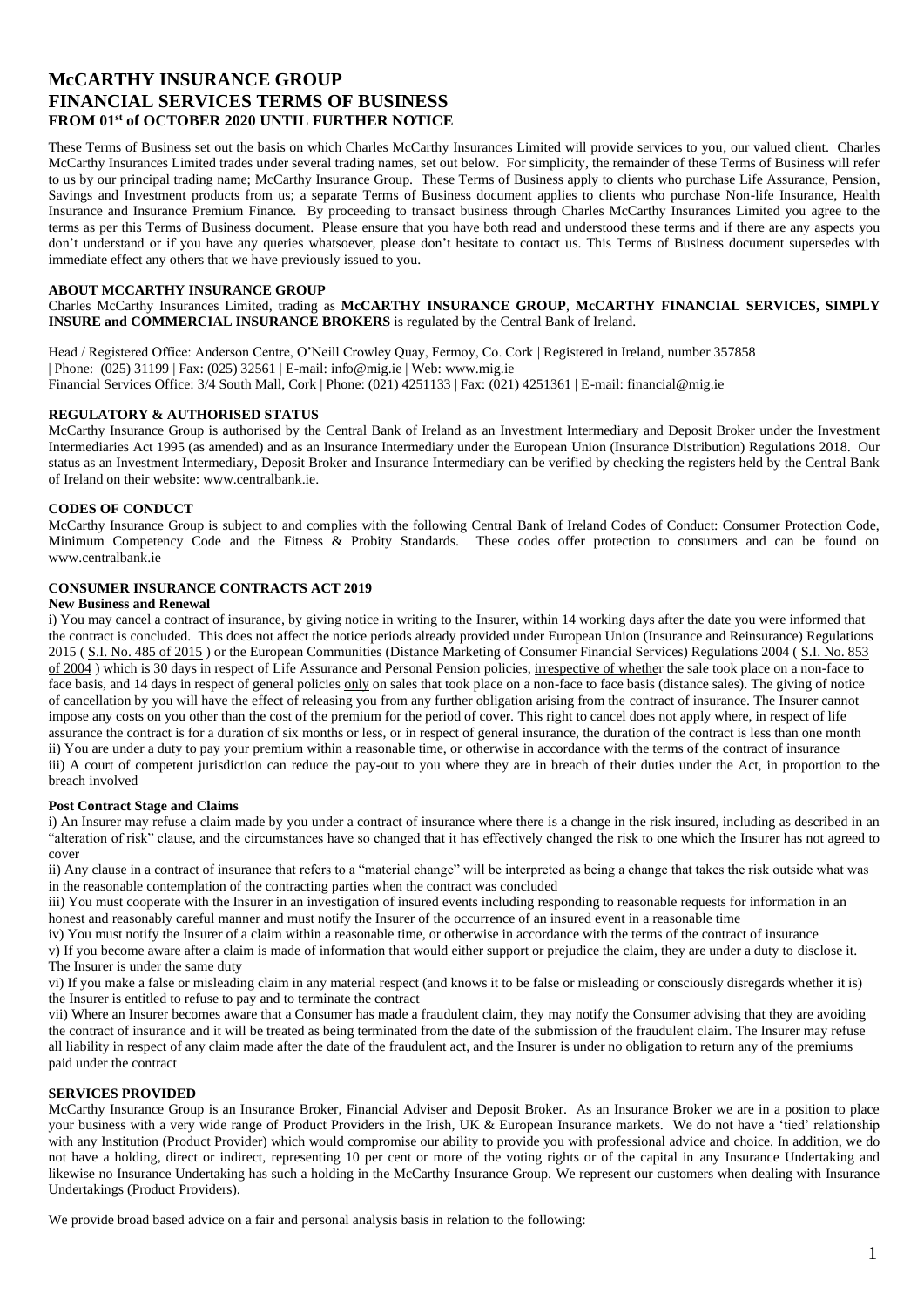## **Products**

Our authorisations enable us to provide our customers with a wide range of Financial Planning products. A non-exhaustive list of the products we can provide include:

## **Life Assurance**

Life Assurance (e.g. Level Term, Convertible and Decreasing Term, Whole of Life)

# **Protection**

Mortgage Protection Insurance, Income Replacement plans, Long Term Disability and Specified Serious Illness Cover

### **Pensions**

Personal Pensions, Company Pensions, Personal Retirement Savings Accounts (PRSAs), Buy Out Bonds, Approved Retirement Funds and Annuities

# **Investments**

Investment Bonds, Tracker Bonds, Capital Guaranteed Lump Sum Investments, Regular Savings & Investment Plans

## **Deposits**

Term & Demand Deposits

# **Ongoing Suitability of Insurance Products and Investments**

The McCarthy Insurance Group do not conduct a periodic assessment of the suitability of insurance-based Investment Products or Non-Life Financial Instruments on an ongoing basis unless instigated at your request. However, it is in your best interests that you review, on a regular basis, the products which we have arranged for you. As your circumstances change, your needs will change. You must advise us of those changes and request a review of the relevant policy or investment so that we can ensure that you are provided with up to date advice and products best suited to your needs. Failure to contact us in relation to changes in your circumstances or failure to request a review, may result in you having insufficient insurance cover and / or inappropriate investments

## **Receive & Transmit Orders**

We can receive and transmit orders, on your behalf, for products to each Product Provider with whom we hold an agency. A list of our current Product Providers is available on request from any of our offices.

## **Fair and Personal Analysis**

We provide the overwhelming majority of our services on the basis of a 'Fair and Personal Analysis' of the market. The concept of 'Fair and Personal Analysis' is derived from the Insurance Distribution Directive. It describes the extent of the choice of products and providers offered by an Intermediary within a particular category of Life Assurance, and / or a Specialist Area. The number of contracts and providers considered must be sufficiently large to enable an Intermediary to recommend a product that would be adequate to meet a Client's needs. The number of providers that constitutes 'sufficiently large' will vary depending on the number of providers operation in the market for a particular product or service and their relative importance in and share of that market. The extent of 'Fair and Personal' analysis must be such that could be reasonably expected of a professional conducting business, taking into account the accessibility of information and product placement to Intermediaries and the cost of the search.

In order to ensure that the number of contracts and providers is sufficiently large to constitute a 'Fair and Personal Analysis' of the market, we will consider the following criteria:

- The needs of the customer
- The size of the customer order
- The number of providers in the market that deal with brokers
- The market share of each of those providers, the number of relevant products available from each provider,
- The availability of information about the products,
- The quality of the product and service provided by the provider
- Cost, and
- Any other relevant consideration

The McCarthy Insurance Group will research the market on your behalf and recommend the product(s) that, in our professional opinion, is / are best suited to your own needs and objectives

## **Limited Analysis - Non-Insurance Based Investment Products**

In relation to Non-Insurance based Investment Products, other than Bank Deposit accounts, we provide advice on a limited analysis and nonindependent basis, as we may receive remuneration from the Product Providers of such products. These products include structured products which may typically be listed Bonds and Shares, Collective Instruments, Unit Trusts and Tracker Bonds. The Product Providers with which we currently hold agencies are Wealth Options Ltd, Blackbee Investments Ltd, BCP Asset Management and Cantor FitzGerald Ireland Ltd

## **Limited Analysis - Deposit Broking**

In relation to Deposit Broking we provide advice on a Limited Analysis of the market, meaning that while we are not tied to any one Provider, we don't conduct a full market search before making a recommendation. The McCarthy Insurance Group place customer deposits with preferred providers, which are currently KBC Bank and Permanent TSB

# **Limited Analysis - Health**

We provide advice on a Limited Analysis basis in relation to Health Insurance through our Agency with Irish Life PLC

## **REMUNERATION**

McCarthy Insurance Group is remunerated by a combination of commission and fees.

# **Commission**

The McCarthy Insurance Group is remunerated primarily by commission paid to us by the relevant Product Provider on placing your business with them. We may also receive other payments depending on the volume of business placed with the Product Provider. This commission compensates us for the work involved in placing an order and finalising the product with the Product Provider on your behalf. The amount of commission earned will vary greatly depending on the Product Type and the Product Provider. For certain Life Assurance, Pension policies and Personal Retirement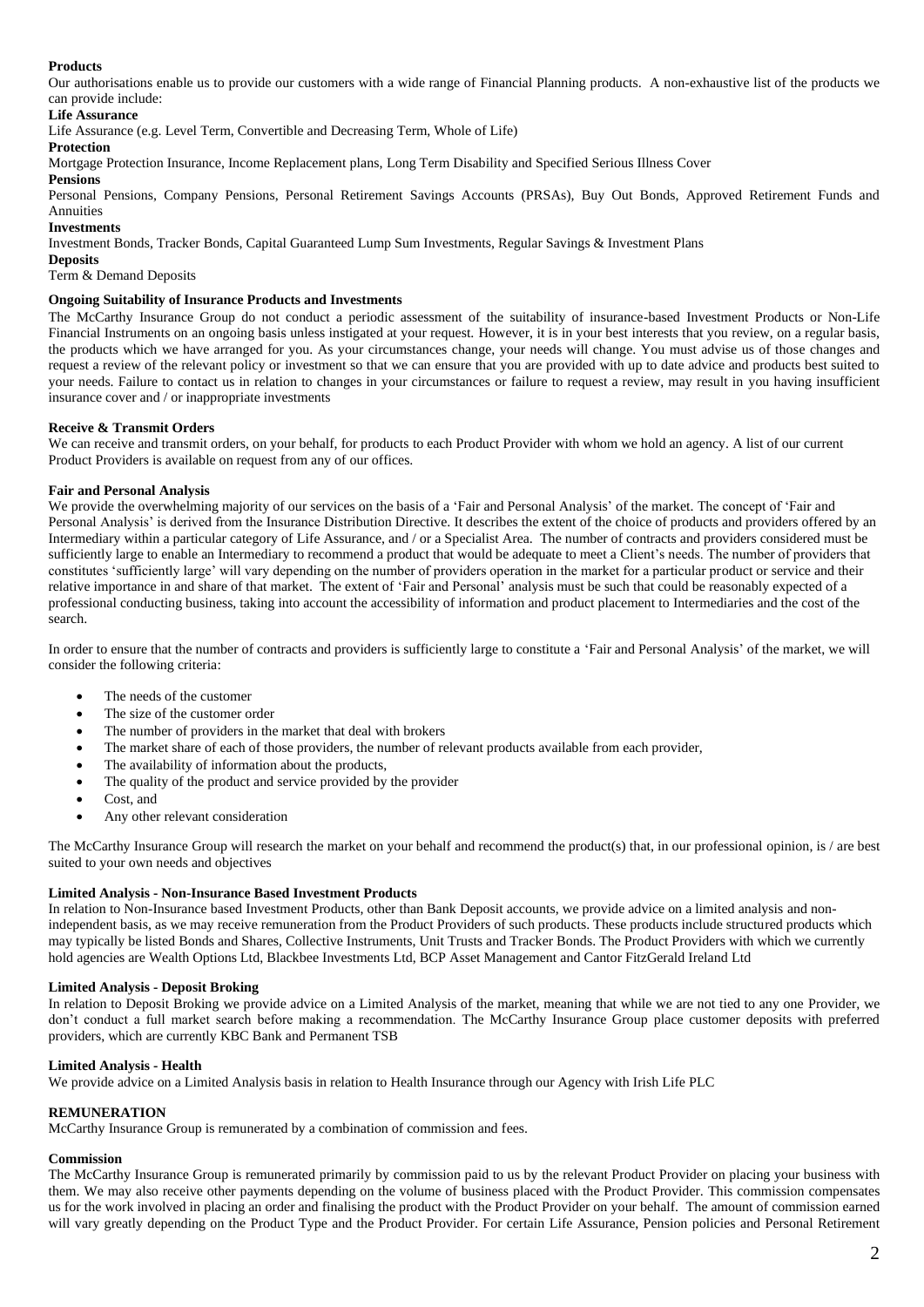Savings Accounts (PRSAs) details of the commission receivable is outlined in the quotation provided to you and the policy documentation issued by the Product Provider. In relation to Investment Products, other than Pensions, you will be provided with a Key Investor Document ('KID'). We may also receive recurring (trail) commissions from your Product Provider(s) while your policy(s) remains in force. These contribute to the costs of our initial advice and ongoing administration services which we provide to you.

## **Fees & Charges**

## **Professional Fee**

The McCarthy Insurance Group may also opt to charge a Professional Fee in certain circumstances paid directly by the Client for work carried out on the Client's behalf. Our fees for providing the services covered by this Terms of Business Letter are based on a combination of; time spent researching the market, time spent on advice and consultation, the level of skill and responsibility required of the adviser in respect of the services provided and any expenses incurred during the process. Where this applies, we will confirm the fee in writing prior to the completion of the business. The McCarthy Insurance Group provides a professional service to our clients and we incur levels of expenses and overheads similar to other professionals. Our costs include light/heat, telephone/broadband, rent, rates, insurance, salaries/PRSI, motor, transport, postage, stationery, I.T. and software licence fees etc.

Our current basic hourly Professional Fee rate is:  $\epsilon$ 300 for Managers & Qualified Financial Advisers and  $\epsilon$ 150 for support staff. In determining the rate, any additional charging factors will be taken into account including; specialist skills required of the adviser, the complexity of the product or transaction concerned, the value of the transaction, the level of risk and the urgency with which the transaction must be completed.

Any Professional Fee levied by McCarthy Insurance Group will be charged in lieu of, not in addition to, any commission earned from Product Producers.

## **Charges**

Charges, as distinct from our Professional Fee, are levied to cover administrative costs incurred by McCarthy Insurance Group due to the actions of the client. Charges are levied in addition to any commission earned from Product Producers or any Professional Fee paid by the client.

### **RECEIPTS:**

Following the removal of 'insurance products' and other 'insurance' references from the Investment Intermediaries Act 1995 (IIA) by Provision 55 of the Insurance Distribution Regulations 2018 (IDR) the McCarthy Insurance Group shall issue a receipt for any payment received from Clients for the purposes of transmitting an order pursuant with Provision 3.5 of the Consumer Protection Code 2012 in respect of all Life Assurance and Insurance based Investment Products

Alternatively, for Non-Insurance based Investment Products the McCarthy Insurance Group shall issue a receipt for each non-negotiable or negotiable instrument payment received from Clients for the purposes of transmitting an order or a deposit to a Product Provider pursuant to Section 30 of the Investment Intermediaries Act 1995, as amended.

Receipts are issued with your protection in mind and should be stored safely.

## **COOLING OFF PERIOD**

A consumer who purchases a financial product from McCarthy Insurance Group over the phone or through the internet, without any face-to-face contact with us, has the right to withdraw from that product within a certain period following the inception of the product without penalty and without giving any reason under S.I. No. 853/2004 - European Communities (Distance Marketing of Consumer Financial Services) Regulations 2004; this is known as the Cooling Off period. The Cooling Off period varies according to the type of financial product purchased: for Life Assurance company products and Personal Pensions the cooling off period is 30 days irrespective of whether the sale took place on a non-face to face basis; for other Investments the cooling off period is only 14 days. The exact cooling off period for your product will be included in your contract documents. The right of withdrawal may be exercised by notice in writing to McCarthy Insurance Group, quoting your policy number. Should this right be exercised the Product Producer may charge a pro rata premium for the period you are on cover. Any Fee or Charge paid by the consumer to McCarthy Insurance Group for work carried out prior to cancellation, shall not be refundable.

## **CANCELLATION**

Depending on the type of product you purchase, you may also have the right to cancel your product outside of the cooling off period. Please refer to your product terms & conditions for details as cancellation rights vary greatly across products.

McCarthy Insurance Group and your Insurer both reserve the right to cancel your policy in certain circumstances at any time by notice in writing to your last known address.

A non-exhaustive list of reasons for cancellation includes:

- You fail to pay the premium due at product inception and/or in accordance with the product terms & conditions;
- Your bank returns your payment cheque due to insufficient funds or any other reason; or
- You fail to disclose material facts in accordance with Insurance law; or
- Any other reason outlined in your product terms & conditions.

We recommend that you read your product contract documents in full in order to familiarise yourself with these terms & conditions and if there is any aspect that you don't understand, please contact us.

## **CONFLICT OF INTEREST**

It is McCarthy Insurance Group policy to avoid any conflict of interest when providing services to our clients. However, where an unavoidable conflict of interest arises, we will advise you of this conflict before proceeding to provide you with any further services. We will ensure, in any case, that you are treated fairly at all times. If you have not been advised of any conflict of interest, you are entitled to assume that none arises.

## **COMPLAINTS**

If you are unhappy with any aspect of our service or products you can let us know by contacting: Enda Murphy QFA, Financial Services Manager, McCarthy Insurance Group, 2 & 3/4 South Mall, Cork. You can make your complaint in writing (by letter or e-mail), over the phone or in person. Our aim is resolve all customer complaints as expeditiously as possible. Where we cannot resolve your complaint there and then, however, we will write to you formally within 5 business days of the date of your complaint, confirming the facts as we understand them and informing you of the person within McCarthy Insurance Group who will manage the investigation of your complaint. We endeavour to investigate and resolve all customer complaints within 40 working days of receiving them. You will, in any event, be provided with a written update of the progress of your complaint every 20 working days. In the unlikely event that we have not completed our investigation within 40 working days we will advise you in